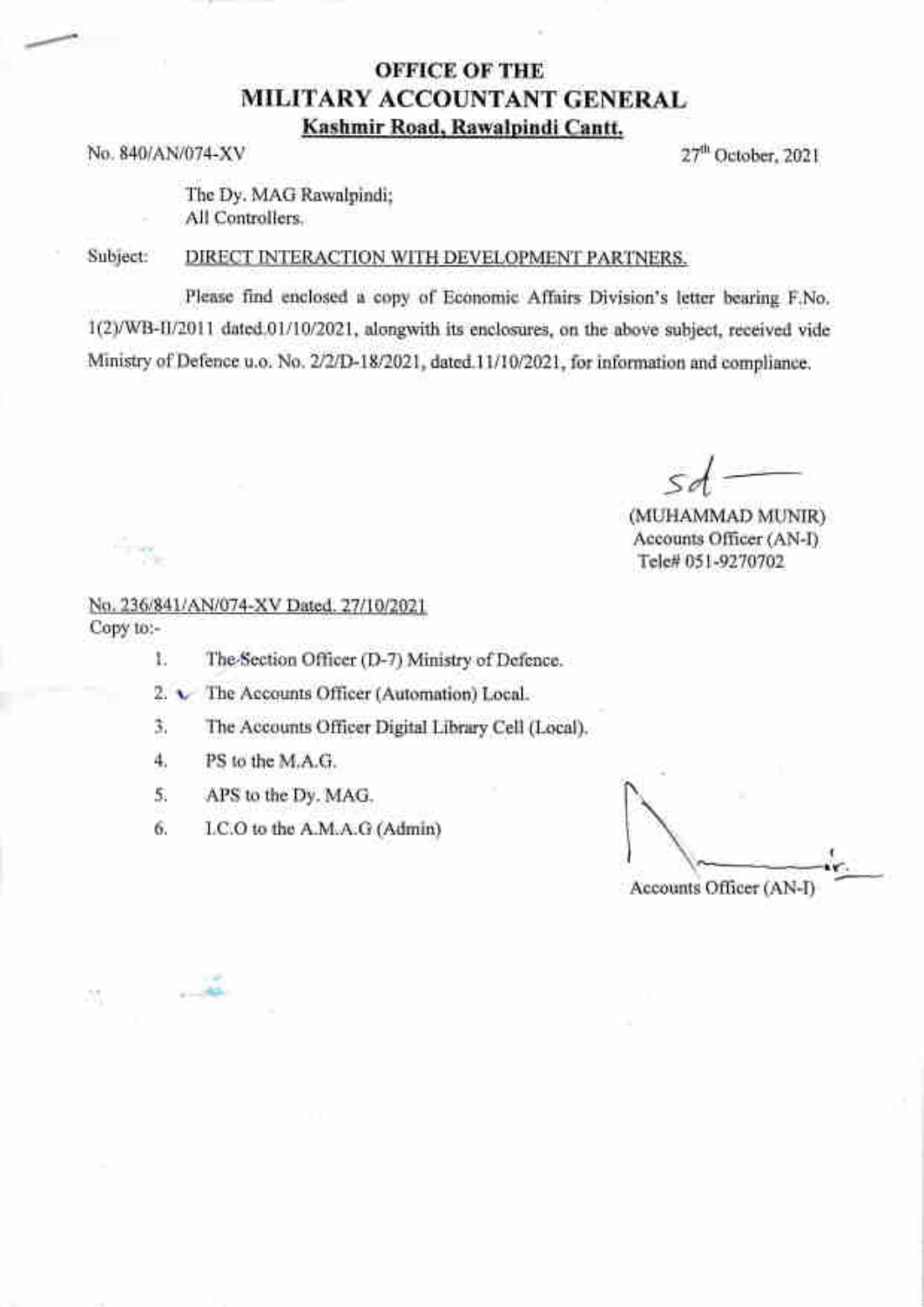

# Subject: - DIRECT INTERACTION WITH DEVELOPMENT PARTNERS

Kindly find enclosed a copy of Economic Affairs Division's letter bearing F.No. /WB-II/2011 dated 1st October, 2021, on the above cited subject, alongwith its enclosures, for information and compliance, please

**GOVERNMENT OF PAKISTAN:** MINISTRY OF DEFENCE (DEFENCE DIVISION)

(Hannan Ish Section Officer

Surveyor General, Survey of Pakistan, Rawalpindi DG, Military Lands, & Cantonments, Rawalpindi DG, FGEIs (C/G) Directorate, Rawalpindi DG, Pakistan Armed Services Board, Rawalpindi MAG, Pakistan Military Accounts Deptt, Rawalpindi DG, Pakistan Maritime Security Agency, Karachi Director (Admin) JSHQ, Chaklala, Rawalping SD Dte (SD-1), GHQ, Rawalpindi Director (Admin) AHQ, Islamabad Director (Admin), NHQ, Islamabad Dte Gen. IS!. Islamabad

# Min of Def.u.o. No. 2/2/D-18/2021 dated 11<sup>th</sup> Oct., 2021

Copy for information to: -

Snr JS-V, JS-I, JS-II, JS-IV, JS-VII, DS (Army-C), DCM APS to 3S-III

Copy for information, w.r.t. their letter quoted above to:-

Economic Affairs Division, (Mr. M. Omar Farooq Mahar), Section Officer (WB-11), Islamabad.

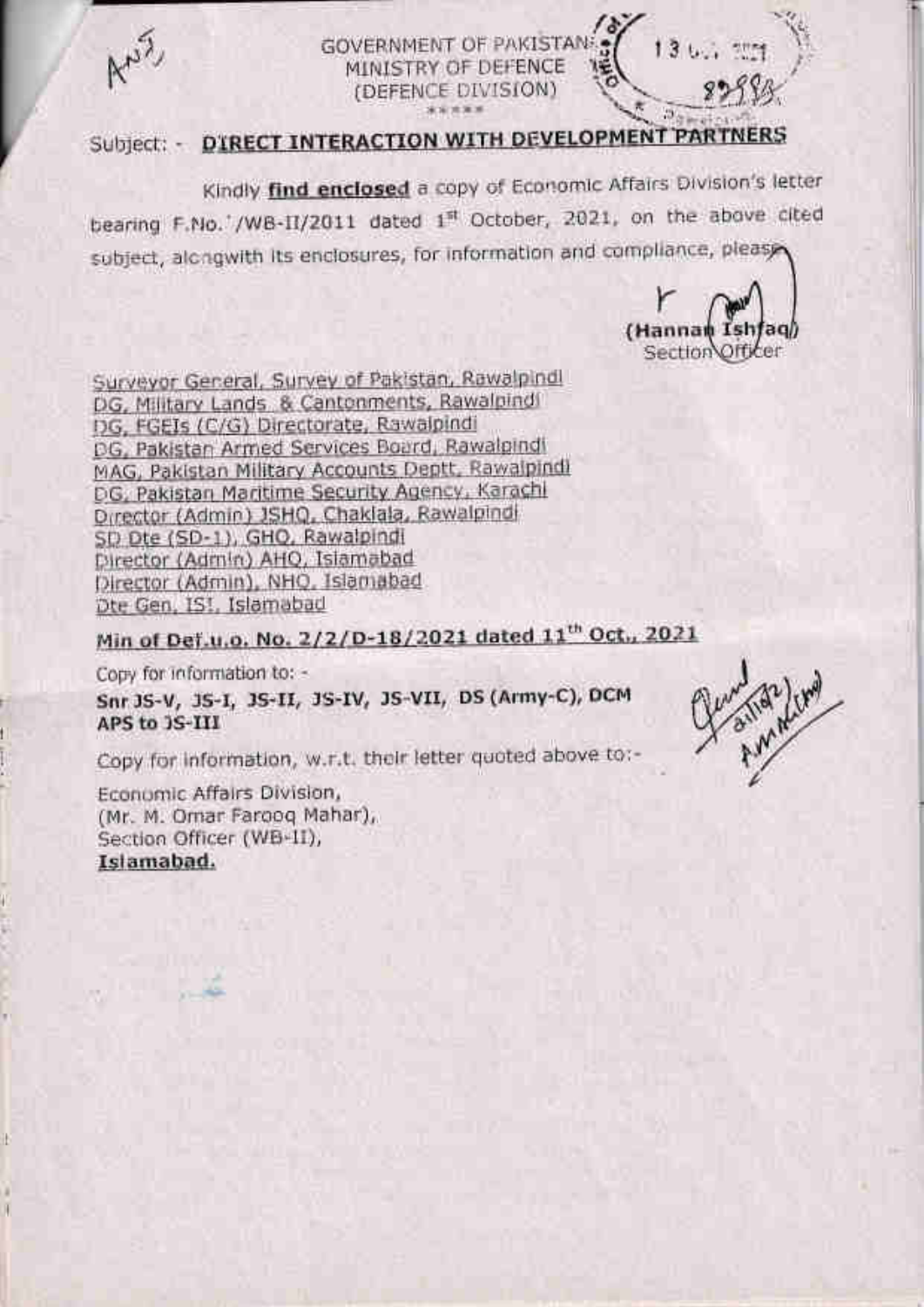E. No. 1(2)/WB-11/2011 Government of Pakistan Economic Affairs Division \*\*\*\*\*\*\*

 $7/\lambda$ 

Islamabad, the 1<sup>n</sup> October 2021.

Subject:

### DIRECT INTERACTION WITH DEVEL OPMENT PARTNERS

It has been observed that various Divisions/Ministries send requests to/ foreign governments or international organizations for seeking economic or technical assistance without keeping this Division in the loop. As per Rule 56(2) of the Rules of Business, 1973, all such requests shall be made through the Economic Affairs Division (Annex-I). Such unilateral interactions with the Development Partners (DPS), bypassing the prescribed government channels and without fulfilling the necessary procedural requirements/approvals results in complications, both for the government and DPs. The possible outcomes of non-compliance to the government rules/procedures and nonfulfillment of the prescribed government channels have already been conveyed to all Federal and Provincial stakeholders, with the request to ensure their compliance (Annex-II).

Ż. All Federal Ministries are therefore again advised to please conform to the prescribed Rules while conducting their official business and not directly engage or seek economic or technical assistance from DPs, except with the express involvement of EAD.

(Muhmmad Omar Farooq Mahar) Section Officer (WB-II)

#### Distribution:

- 1. Secretary, Cabinet Division, Government of Pakistan, Islamabad.
- 2. Secretary, Aviation Division, Government of Pakistan, Islamabad.
- 3. Se cretary, Establishment Division, Gove rument of Pakistan, Islamabad.
- 4. Secretary, National Security Division, Government of Pakistan, Islamabad.
- 5. Secretary, Poverty Alleviation and Social Safety Division, Government of Pakistan, Islamabad.
- 6. Secretary, Climate Change Division, Go vernment of Pakistan, Islamabad.
- 7. Secretary, Commerce Division, Govern ment of Pakistan, Islamabad.
- 8 Secretary, Capital Administration and Development Division, Islamabad.
- 9. Secretary, Textile Division, Governme at of Pakistan, Islamabad.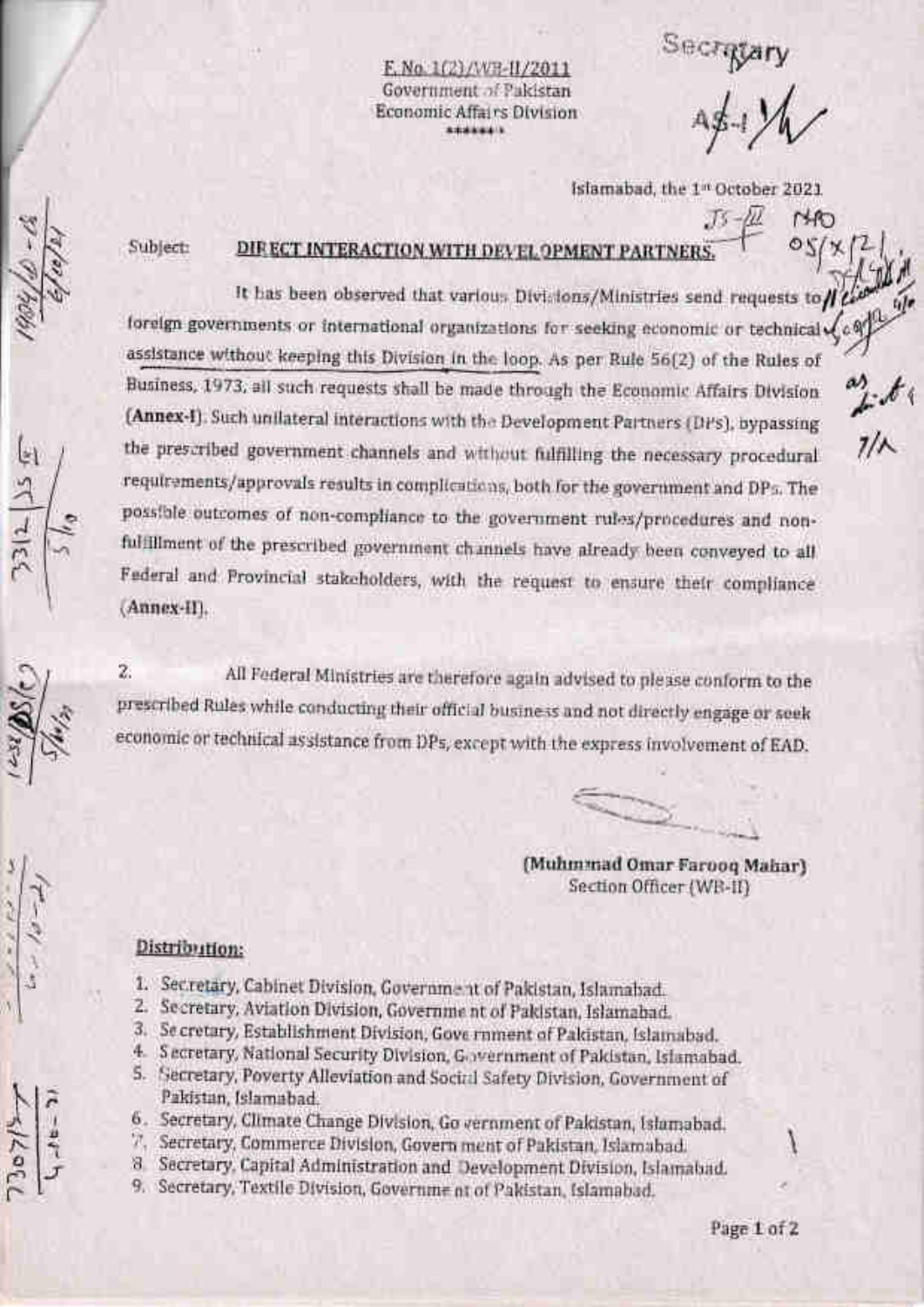- 10. Secretary, Communications Division, Government of Pakistan, Islamabad.
- 11. Secretary Defence Division, Government of Pakistan, Islamabad.
- 12. Secretary, Defence Production Division, Government of Pakistan, Islamabad.
- 13, Secretary, Power Division, Government of Pakistan, Islamabad.
- 14. Secretary, Petroleum Division, Government of Pakistan, Islamabad.
- 15. Secretary, Federal Education and Profes.;ional Training Division, Government of Pakistan, Islamabad.
- Pakistan, Islamabad. 16. Srcretary, National History and Literary Fleritage Division, Government of Pakistan, Islamabad
- 17. Secretary, Finance Division, Government of Fakistan, Islamabad,
- 1H. Secretary, Revenue Division, Government of Pakistan, Islamabad.
- 19. Secretary, Foreign Affairs Division, Government of Pakistan, Islamabad,
- 20. Secretary, Housing and Works Division, Government of Pakistan, Islamabad.
- 21. Secretary, Human Rights Division, Government of Pakistan, Islamabad.
- 22. Secretary, Industries and Production Division, Government of Pakistan, Islamabad.
- 23. Secretary, Information and Broadcasting Division, Government of Pakistan, Islamabad.
- 24. Secretary, Information Technology and Telecommunication Division, Government of Pakistan, Islamabad.
- 25. Secretary, Interior Division, covernment of Pakistan, Islantabad.
- 26. Secretary, Inter- Provincial Coorrlination Division, Governtnent of Pakistan' Islamabad.
- 27. Secretary, Kashmir Affairs and Gilgit-Baltistan Division, Government of Pakistan, Islamabad.
- 28. Secretary, Law and Justice Division, Government of Pakistan, Islamabad.
- 29. Secretary, Maritime Affairs Division, Government of Pakistan, Islamabad.
- 30. Secretary, Narcotics Control Division, Government of Pakistan, Islamabad.
- 31. Secretary, National Food Security and Research Division, Government of Pakistan, Islamabad.
- 32. Secretary, National Health Services, Regulations and Coordination Division' Covernment of Pakistan, Islamabad.
- 33. Secretary, Overseas Pakistanis and Human Resource Developrnent Division' Government of Pakistan, lslamabad.
- 34. Secretary, Parliamentary Affairs Division, Government of Pakistan, Islamabad.
- 35. Secretary, Planning, Development and Reform Division, Government of Pakistan, Islamabad.
- 36. Secretary, Postal seruices Division, Government of Pakistan, Islamab'ad'
- 37. Secretary, Privatization Division, Government of Pakistan, Islamabad'
- 38. Secretary, Railways Division, Government of Pakistan, Islamabad.
- 39. Secretary, Religious Affairs and Inter faith Harmony Division, Government of Pakistan, Islamabad.
- 40. Secretary, Science and Technology Division, Government of Pakistan, Islamabad.
- 41. Secretary, States and Frontier Regions Division, Government of Pakistan, Islamabad.
- 42. Secretary, Water Resources Division, Government of Pakistan, Islamabad.
- 43. Chief Secretary, Government of the Punjab, Lahore.
- 44. Chief Secretary, Government of Sindh, Karachi.
- 45. Chief Secretary, Government of Balochistan, Quetta'
- 46. Chief Secretary, Government of Khyber Pakhtunkhwa, Peshawar,
- 47. Chief Secretary, Government of AJK, Muzaffarabad.
- 48. Chief Secretary, Government of Gilgit Baltistan, Gilgit.

Page 2 of 2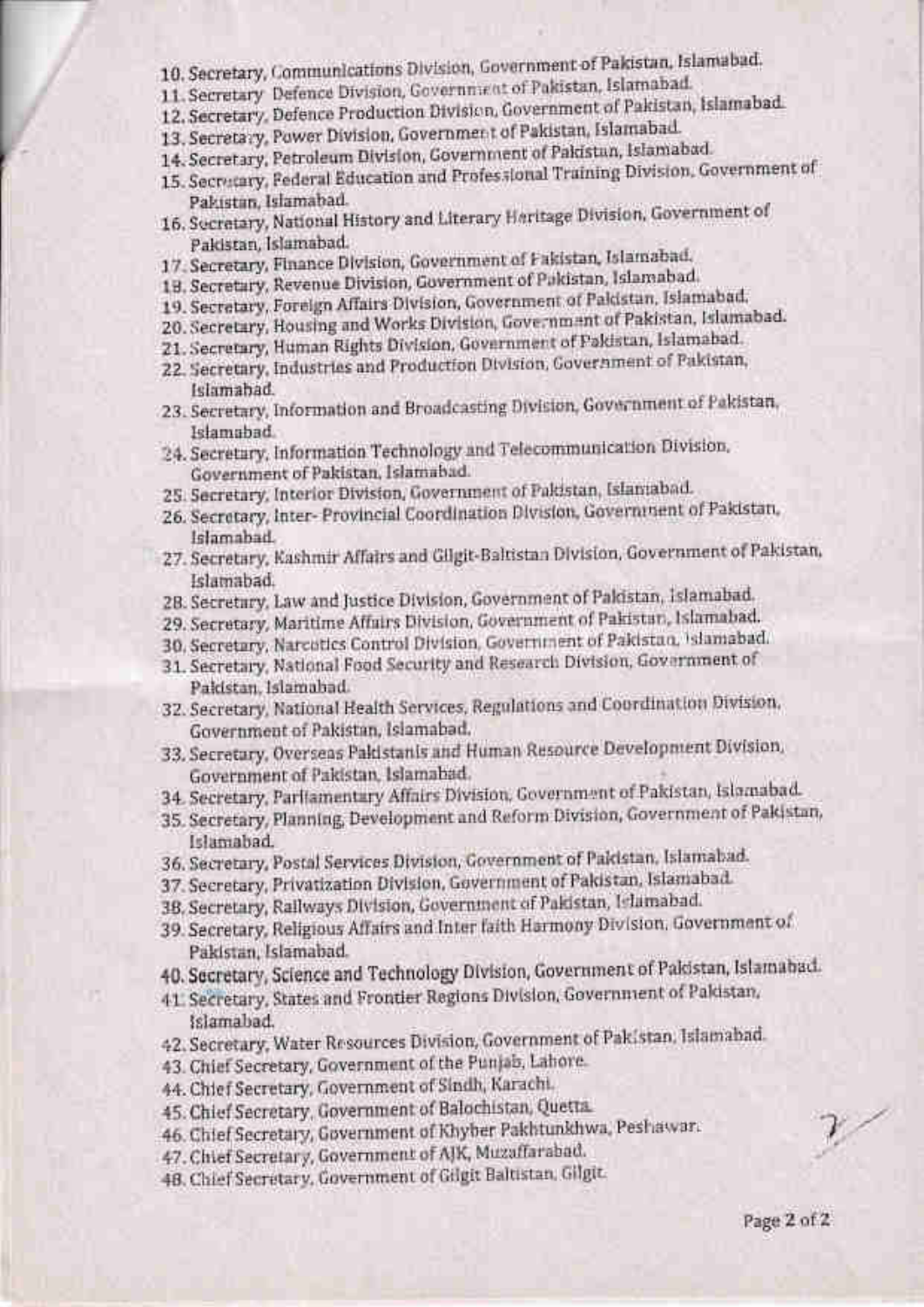

No. 5(2) WB/98-WB-I Government of Pakistan Economic Affairs Division  $1.1.1$ 

Joint Secretary (WB/UN) Ph. 9202417

Islamabad, S<sup>=</sup> November, 2015.

#### Subject: -Direct Interaction with Development Partners

Dear Sir,

The Rules of Business 1973 entrust the Economic Affairs Division (EAD) for assessment of requirement, appraisal, programming and negotiations for external economic assistance including nominations for training courses from Foreign Governments and Organizations (copy enclosed). It may be noted that it is the responsibility of EAD to identify such assistance and to finalize it with the help of Development Parmers (DPs), in accordance with the priorities of the Federal Government and the Provincial Governments. It has been EAD's endeavor to ensure. that there is maximum and effective utilization of such development assistance with minimum overlaps/fractionalization, based on the principles of effective development cooperation.

 $2.$ It has been noticed however that the assigned responsibility of EAD (under Rules of Business, 1973) is being transgressed by some Ministries/Divisions and Provincial Governments by resorting to direct interaction with the DPs for seeking development assistance in the form of loans/grants/technical assistance. Time and again this has resulted in complications, both on the Government side as well as from DPs perspective, who have also been advised to follow the prescribed procedure. As an example, in a number of instances, consignments agreed under such arrangements have remained stuck with the Custom authorities which require clarification and endorsement from EAD.

3. It may be appreciated that besides being violation of the established rules/procedures, direct interaction and non-routing of requests for development assistance through EAD results in the following:

> ₿. It leads to overlapping of assistance in certain sectors where other DPs are already active. Such assistance from donors can be better utilized for other priority sectors.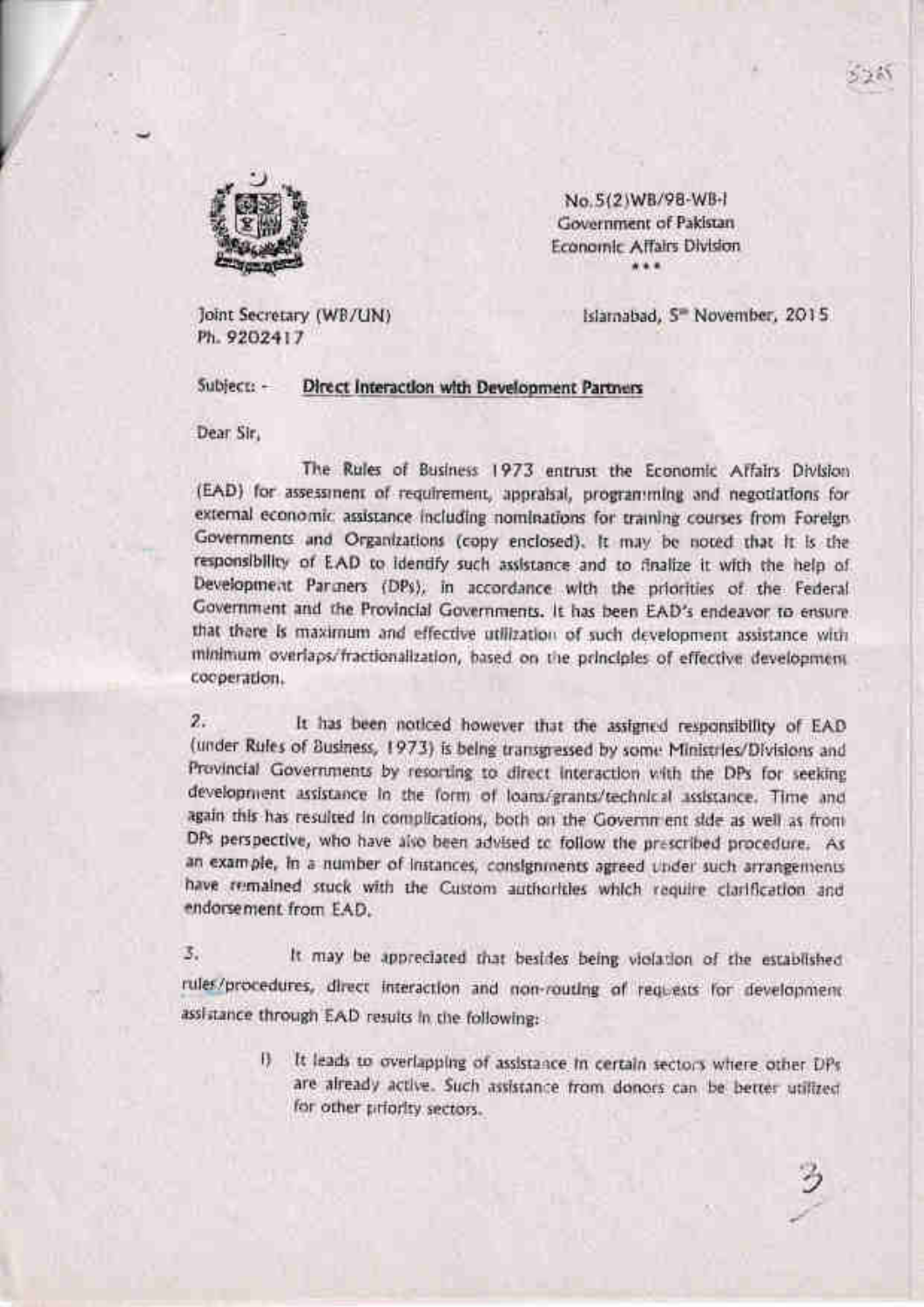II) Central Coordination is effected as Development Partners cannot balance priorities between Federal/Provincial Governments.

 $-2-1$ 

- iii) Fquitable distribution between provinces cannot be ensured.
- lv) Since debt payments on loans are principally responsibilities of Federal Government, EAD's role assumes greater significance.
- v) Administrative issues such as consignments being delayed, nonclearance by Custom authorities, non-exemption etc. may add to the complications as has been observed.
- vi) Fragmentation leading to high transaction costs.

4. In view of the above, Federal Ministries/Divisions and Provincial Governments are requested not to interact directly with Development Partners for any Idnd of development assistance except with the express involvement of EAD. All requests may be routed through EAD and no advance meetings, solicitations or direct approach is to be made with the DPs. In case of any complication arising out of nonadherence, the concerned Ministry/Division or Provincial Government shall be responsible.

 $5.$ It will be appreclated, if these instructions are also circulated among all the concerned for compliance.

6.

We value your understanding and cooperation in this regard.

With profound regards,

Yours stricerely,

670

(Zafar Hasan)

- Secretary, Cabinet Division, Government of Pakistan, Islamabad.
- Secretary, Aviation Division, Government of Pakistan, Islamabad. 2. 3.
- Secretary, Capital Administration and Development Division. Government of Pakistan, islamabad. 4.
- Secretary, Climate Change Division, Government of Pakistan, Islamabad.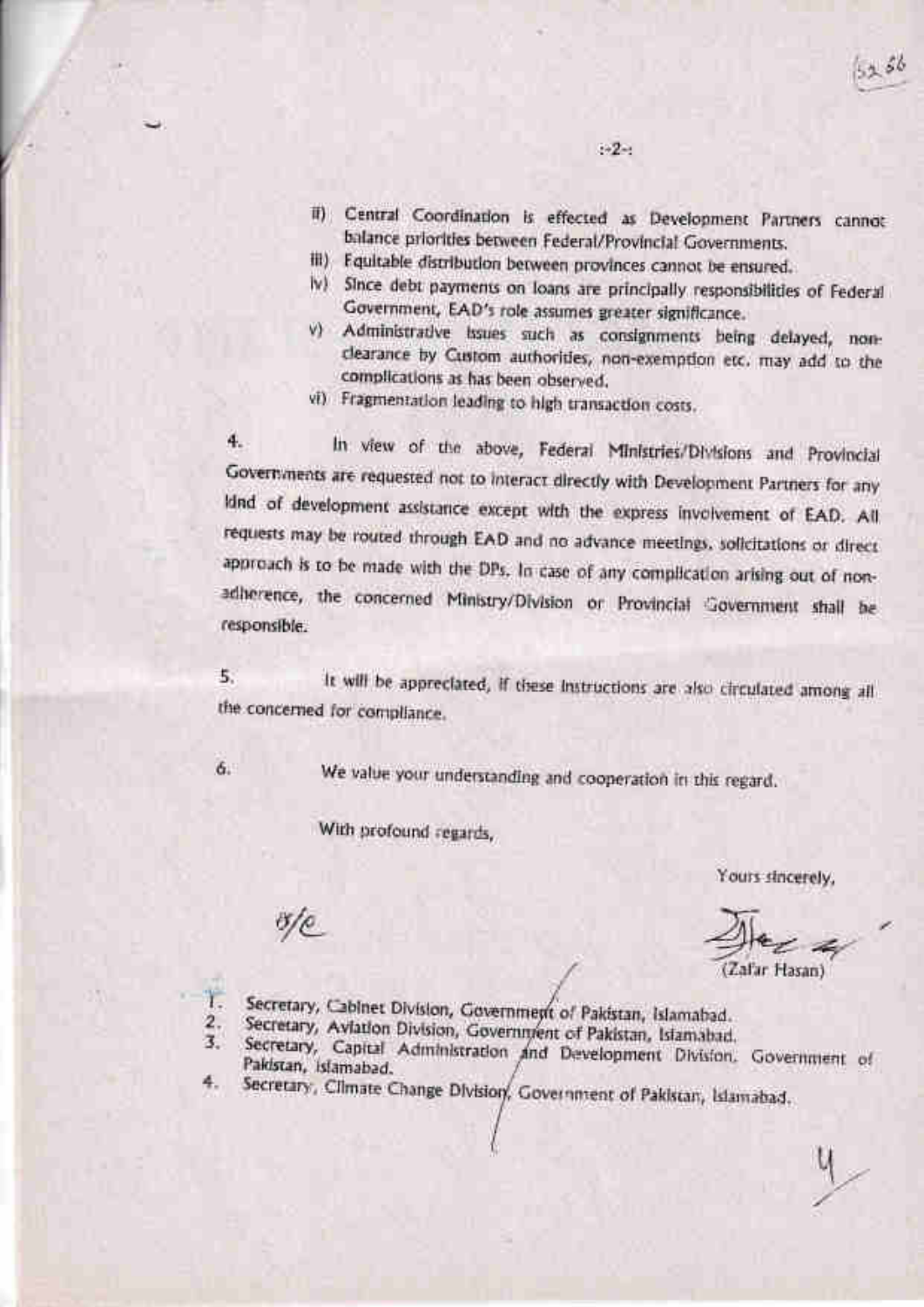For official use only

# **RULES OF BUSINESS** 1973

(As amended up to 19th August, 2019)

**CABINET SECRETARIAT** (Cabinet Division) Islamabad

[Ministerial-1 Section]